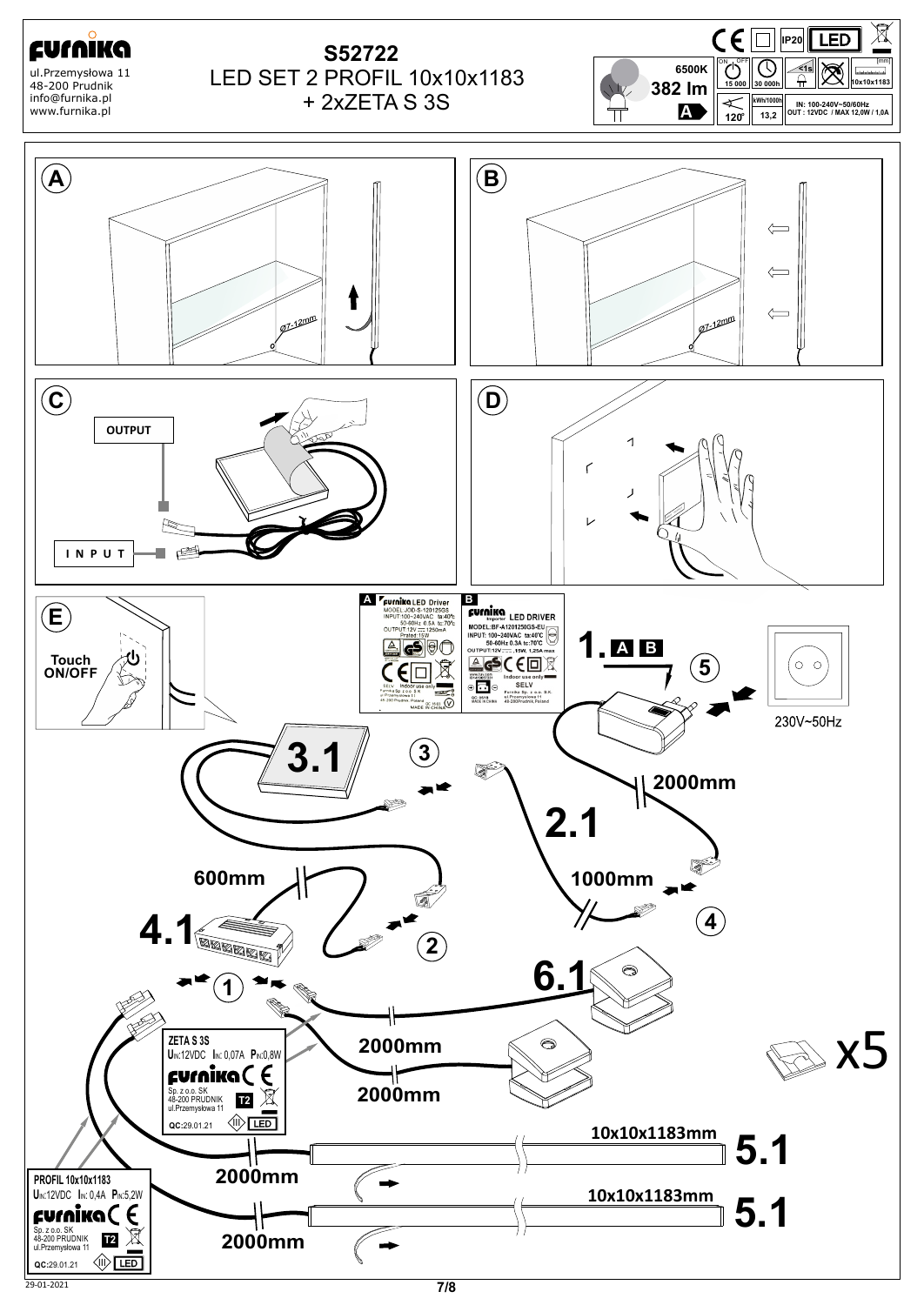ΪKΩ curn ul.Przemysłowa 11 48-200 Prudnik info@furnika.pl www.furnika.pl

## + 2xZETA S 3S **S52722** LED SET 2 PROFIL 10x10x1183



**INPUT: 100-240V~50/60Hz OUTPUT: 12VDC / MAX 15,0W** 

## BILL OF MATERIAL

| <b>No</b>   | <b>Description</b>                                       | <b>Unit</b> | <b>Quantities</b> |
|-------------|----------------------------------------------------------|-------------|-------------------|
| 1.A<br>1. B | LED Driver JOD-S-120125GS<br>LED Driver BF-A1201250GS-EU | pcs         |                   |
| 2.1         | Connection cable 1000mm                                  | <b>DCS</b>  |                   |
| 3.1         | Touch switch wood                                        | pcs         |                   |
| 4.1         | LED connector with 6 sockets                             | pcs         |                   |
| 5.1         | PROFIL 10x10x1183mm                                      | pcs         |                   |
| 6.1         | <b>ZETAS3S</b>                                           | pcs         |                   |

## ELECTRIC DIAGRAM

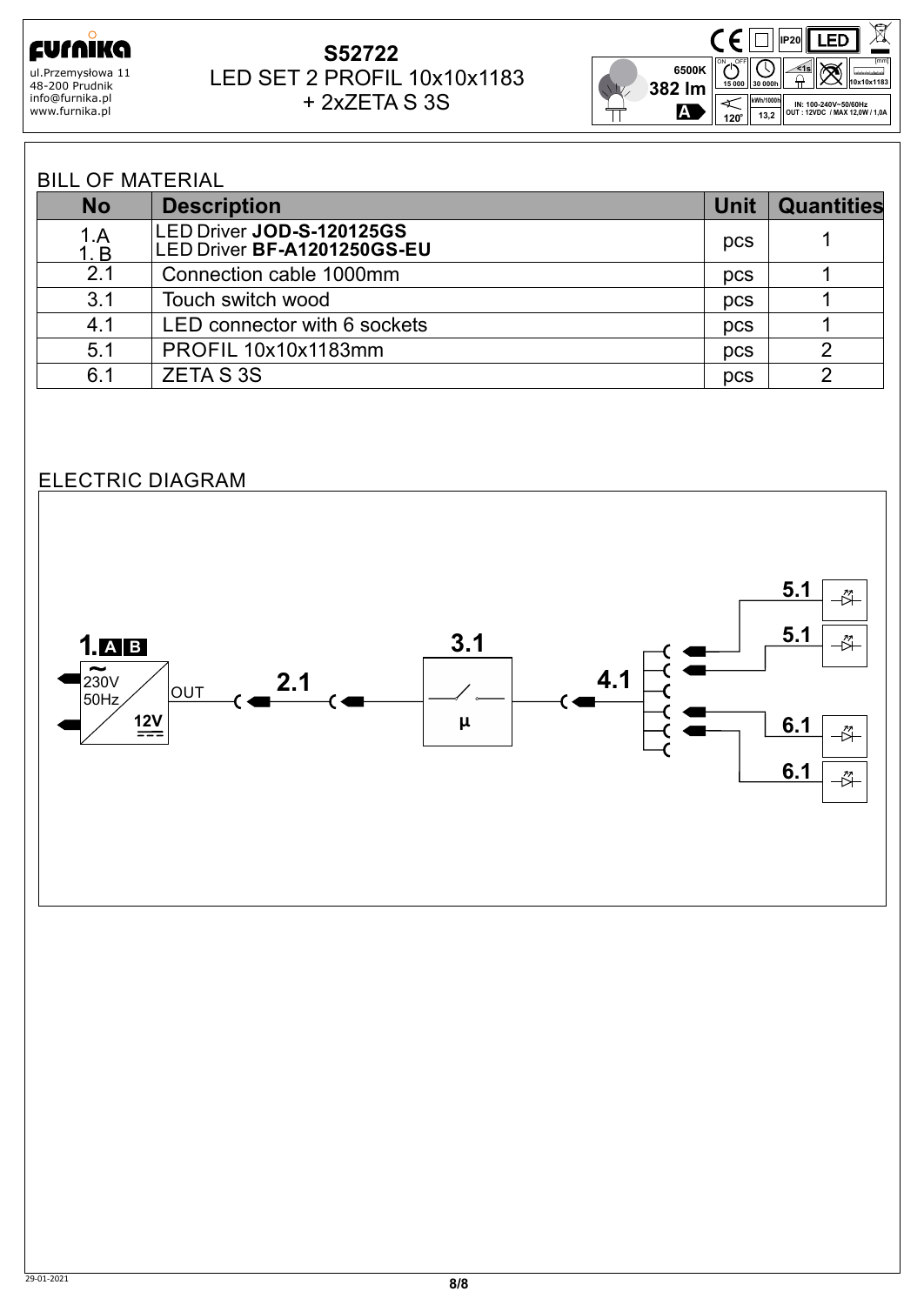

W przypadku potrzeby demontażu oświetlenia należy postępować w sposób odwrotny jak podczas montażu / ln case of the need to disassemble the lighting, proceed in the opposite way as during the **assembly / En cas de nécessité de démonter l'éclairage, procéder en sens inverse comme lors du montage / Wenn Sie die Beleuchtung zerlegen müssen, gehen Sie in umgekehrter Reihenfolge vor wie bei der Montage**

- Zródło światła oraz oddzielny osprzęt sterujący mogą zostać **DE-** Die Lichtquellen und die separaten Steuerung Geräte können zu **CS**<br>PL wyjęte bez trwałego ich uszkodzenia do celów weryfikacji przez DE- Überprüfung durch wyjęte bez trwałego ich uszkodzenia do celów weryfikacji przez organy nadzoru rynku. Instrukcja dotycząca tej czynności znajduje się w dokumentacji technicznej produktu
- La source lumineuse et les appareillages séparés peuvent être Η πηγή φωτός και το ξεχωριστό εργαλείο ελέγχου μπορούν να<br>- petirés sans les endommager de façon permanente pour vérification ΕL– αφαιρεθούν χωρίς μόνιμη ζ instructions sur la façon de procéder dans la documentation technique du produit.
- La tuente de luz y los auxiliares electricos independientes se il subgusallikat ja eraldi juhtimisseadet saab eemaldada ilma<br>- In electron quitar sin dañándolos permanentermente para su il ET kahjustades neid püsivalt tu La fuente de luz y los auxiliares eléctricos independientes se pueden quitar sin dañándolos permanentemente para su verificación por parte de las autoridades de vigilancia del mercado. Las instrucciones sobre cómo hacer esto se pueden encontrar en la documentación técnica del producto.
- La source lumineuse et les appareillages séparés peuvent être<br> **DA-** retirés sans les endommager de façon permanente pour vérification<br>
par les autorités de surveillance du marché. Vous trouverez des<br>
instructions sur la La source lumineuse et les appareillages séparés peuvent être retirés sans les endommager de façon permanente pour vérification par les autorités de surveillance du marché. Vous trouverez des instructions sur la façon de procéder dans la documentation technique du produit.
- La source lumineuse et les appareillages séparés peuvent être retirés sans les endommager de façon permanente pour vérification par les autorités de surveillance du marché. Vous trouverez des
- instructions sur la façon de procéder dans la documentation technique du produit.
- sutucijos. matro<br>okumentacijoje.
- **PT** darificá-los permanentemente para verificação pelas **RO** Sursa de luminã și echipamentul de comandã separat pot fi scoase<br>autoridades de fiscalização do mercado. As instruções sobre<br>como fazer isso podem ser encon A fonte de luz e o reator separado podem ser removidos sem danificá-los permanentemente para verificação pelas autoridades de fiscalização do mercado. As instruções sobre como fazer isso podem ser encontradas na documentação técnica do produto.
- dokumentácii produktu.
- kaynağı ve ayrı kontrol tertibatı,piyasa gözetimi yetkilileri kurum olzun izgeteni upravljački uređaj mogu se ukloniti bezametenin bezidenti bezidenti bezidenti bezidenti bezidenti bezi<br>Bunun nasıl yapılacağına ilişkin ta tarafından doğrulanması için onlara kalıcı olarak zarar vermek. Bunun nasıl yapılacağına ilişkin talimatlar, ürünün teknik belgelerinde bulunabilir.
- werden ohne sie dauerhaft zu beschädigen. Anweisungen dazu finden Sie in der technischen Dokumentation des Produkts.
- **EL-** αφαιρεθούν χωρίς μόνιμη ζημία για επαλήθευση από τις αρχές<br>**ΕΝ-** εποπτείας της αγοράς. Οδηγίες για το πώς να το κάνετε αυτό<br>βρίσκονται στην τεχνική τεκμηρίωση του προϊόντος.
- 
- 
- FR retirés sans les endommager de façon permanente pour vérification<br>par les autorités de surveillance du marché. Vous trouverez des<br>instructions sur la façon de procéder dans la documentation<br>instructions sur la façon d
- **LV- EN-**neatgriezeniski bojājot tos tirgus uzraudzības iestāžu pārbaudei. Norādījumi, kā to izdarīt, ir atrodami izstrādājuma tehniskajā Šviesos šaltinį ir atskirą valdymo įrangą galima nuimti be visam laikui sugadinant juos, kad juos patikrintų rinkos priežiūros institucijos. Instrukcijas, kaip tai padaryti, rasite gaminio techninėje **LT-** Gaismas avotu un atsevišķu vadības ierīci var noņemt bez dokumentācijā.
	-
- Svetelný zdroj a samostatné predradné zariadenie je možné na vír svetlobe in ločeno krmilno napravo je mogoče odstraniti brez<br>SK odstráníť bez ich trvalé poškodenie za účelom overenia orgánmi spoředovaní sa jih preverijo jih trajno poškodovali, da jih preverijo organi za nadzor trga. Navodila za to lahko najdete v tehnični dokumentaciji izdelka.
	- proizvoda.
- Světelný zdroj a oddělený předřadník mohou zůstat odstraněny, aniž by je trvale poškodily, za účelem ověření do orgány dozoru nad trhem. Pokyny, jak to udělat najdete v technické dokumentaci výrobku
- The light source and separate control gear can be removed without permanently damaging them for verification by the market surveillance authorities. Instructions on how to do this can be found in the product's technical documentation
- Valonlähde ja erillinen ohjauslaite voidaan irrottaa ilman<br>vahingoittaa niitä pysyvästi markkinavalvontaviranomaisten<br>todentamiseksi. Ohjeet tämän tekemiseen löytyvät tuotteen teknisestä dokumentaatiosta.
- The light source and separate control gear can be removed without permanently damaging them for verification by the market surveillance authorities. Instructions on how to do this can be found in the product's technical documentation.
- La sorgente luminosa e le apparecchiature di controllo separate possono essere rimosse senza danneggiarle in modo permanente per la verifica da parte delle autorità di vigilanza del mercato. Le istruzioni su come eseguire questa operazione sono disponibili nella documentazione tecnica del prodotto.
- Источник света и отдельный пускорегулирующий аппарат могут быть сняты, не повреждая их, для проверки органами надзора за рынком. Инструкции о том, как это сделать, можно найти в техни документации продукта.
- De lichtbron en afzonderlijke voorschakelapparatuur kunnen worden verwijderd zonder ze permanent beschadigen voor verificatie door de markttoezichtautoriteiten. Instructies over hoe u dit moet doen, vindt u in de technische documentatie van het product.
- **-** Ljuskällan och separat reglage kan tas bort utan permanent skada dem för kontroll av marknadens övervakningsmyndigheter. Instruktioner om hur du gör detta finns i produktens tekniska dokumentation.
- Източникът на светлина и отделното устройство за управление могат да бъдат премахнати без увреждайки ги трайно за проверка от органите за надзор на пазара. Инструкции как да направите това можете да намерите в техническата документация на продукта.